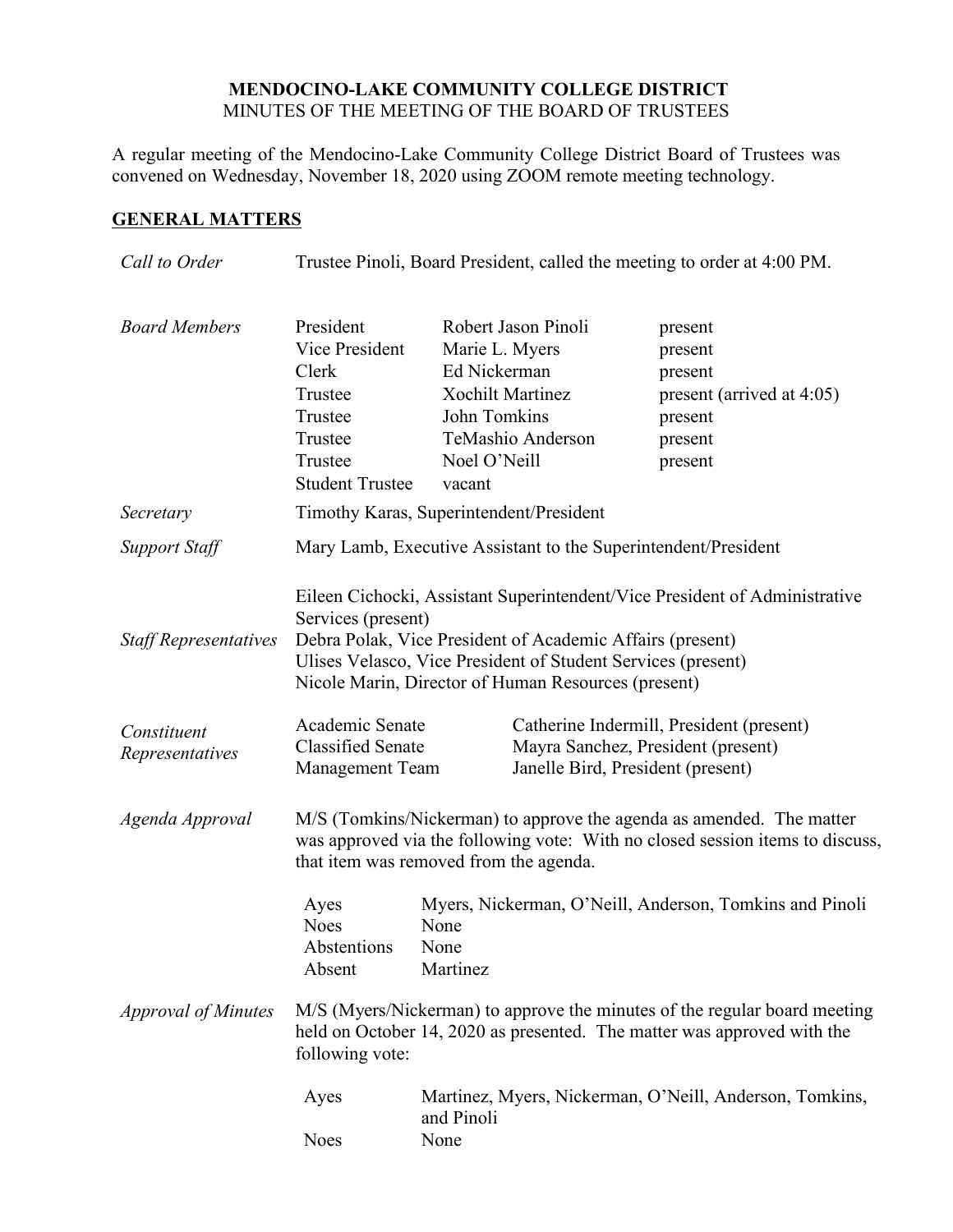| Abstentions | None |
|-------------|------|
| Absent      | None |

*Public Comments* • There were no comments from the public.

#### **PRESIDENT AND ADMINISTRATION REPORT**

A written report was presented by Superintendent/President Karas who added the following information:

Superintendent/President Karas recognized the work done in honor of Native American Heritage Month and added he had the pleasure of speaking at the opening ceremony.

He also brought to the attention of the board the information included in the packet regarding our dual/concurrent enrollments at the various high schools in our district.

There was a request for demographic information of our dual/concurrent enrollment students which will be included in the President's Report at the next regular board meeting.

## **CONSENT AGENDA**

M/S (Tomkins/Nickerman) Board of Trustees does hereby approve the Consent Agenda as presented. The consent agenda was approved with the following vote:

| Ayes             | Anderson, Martinez, Myers, Nickerman, Tomkins, O'Neill, |
|------------------|---------------------------------------------------------|
|                  | and Pinoli                                              |
| Noes.            | None                                                    |
| Abstentions None |                                                         |
| Absent           | <b>None</b>                                             |

Items with an asterisk \* were approved by one motion as the Consent Agenda.

#### **Personnel**

*Consideration to approve the personnel list – Short-Term Non Continuing (STNC) Employees*

\*RESOLVED, That the Mendocino-Lake Community College District Board of Trustees does hereby ratify the employment of the short-term noncontinuing (STNC) employees as submitted and presented at the meeting pending receipt of all necessary employment eligibility requirements.

*Consideration to approve Contracts for Temporary Faculty*

\*RESOLVED, That the Mendocino-Lake Community College District Board of Trustees does hereby approve the one-semester, full-time temporary faculty contract for Suzanne Hewitt as submitted and presented at the meeting pending receipt of all necessary employment eligibility requirements.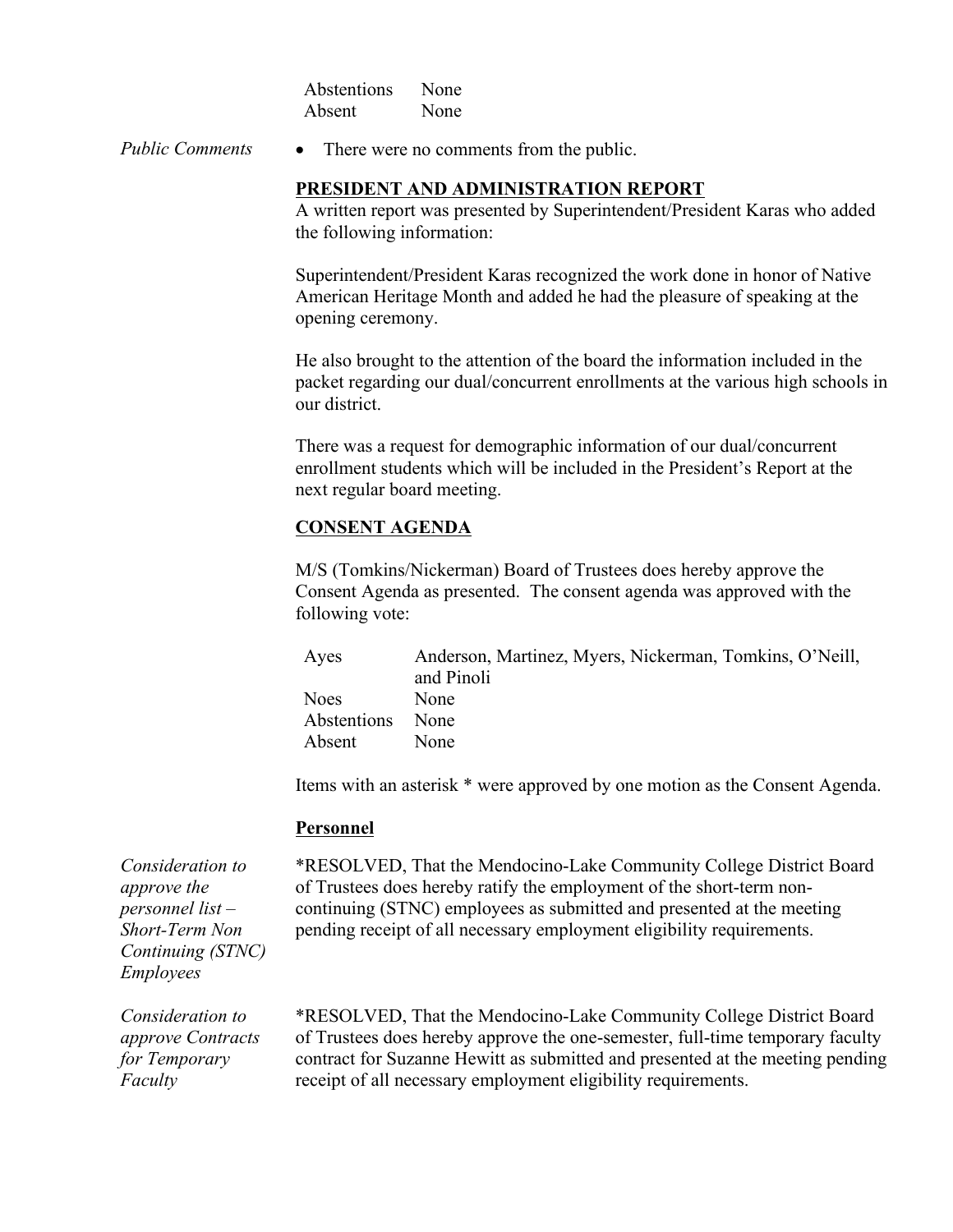### **Other Items**

*Fiscal Report as of September 30, 2020*

*Quarterly Fiscal Status Report – AB2910*

*Change Date of December 2020 Board meeting*

\*RESOLVED, That the Mendocino-Lake Community College District Board of Trustees hereby accept the fiscal report as of September 30, 2020 as presented.

\*RESOLVED, That the Mendocino-Lake Community College District Board of Trustees hereby accept the quarterly fiscal status report as presented.

### **ACTION ITEMS**

After reviewing the information, presentation and discussion, the board took the following action:

M/S (Nickerman/Myers) that the Mendocino-Lake Community College District Board of Trustees does hereby approve moving the December board meeting date from December 9, 2020 to December 16, 2020 as presented with the following vote:

| Ayes        | Anderson, Martinez, Myers, Nickerman, O'Neill, Tomkins |
|-------------|--------------------------------------------------------|
|             | and Pinoli                                             |
| <b>Noes</b> | None                                                   |
| Abstentions | None                                                   |
| Absent      | None                                                   |

After reviewing the information presented and discussion, the board took the following action:

*Additions and Revisions – Second Reading*

*Board Policy* 

M/S (O'Neal/Anderson) that the Mendocino-Lake Community College District Board of Trustees does hereby adopt the additions and/or revisions to Board Policy 3430, Board Policy 7100 and Board Policy 7340 as presented with the following vote:

| Ayes        | Anderson, Martinez, Myers, Nickerman, O'Neill, Tomkins |
|-------------|--------------------------------------------------------|
|             | and Pinoli                                             |
| <b>Noes</b> | <b>None</b>                                            |
| Abstentions | None                                                   |
| Absent      | None                                                   |

*Big Picture – Career Technical Advisory Committees* Information about the Career Technical Advisory Committees was presented by Vice President Polak and Dean of Career Technical Education Aseltyne.

> Trustee Anderson asked if the college is providing support for advisory committees to meet in the virtual environment. The answer to his questions is yes, this is occurring as well as training. When asked if there a list of when committees meet, Vice President Polak stated we will work with the Superintendent/President to inform the board members of the advisory committee meeting schedule.

Trustee Martinez asked if the advisory committee meetings open. Dean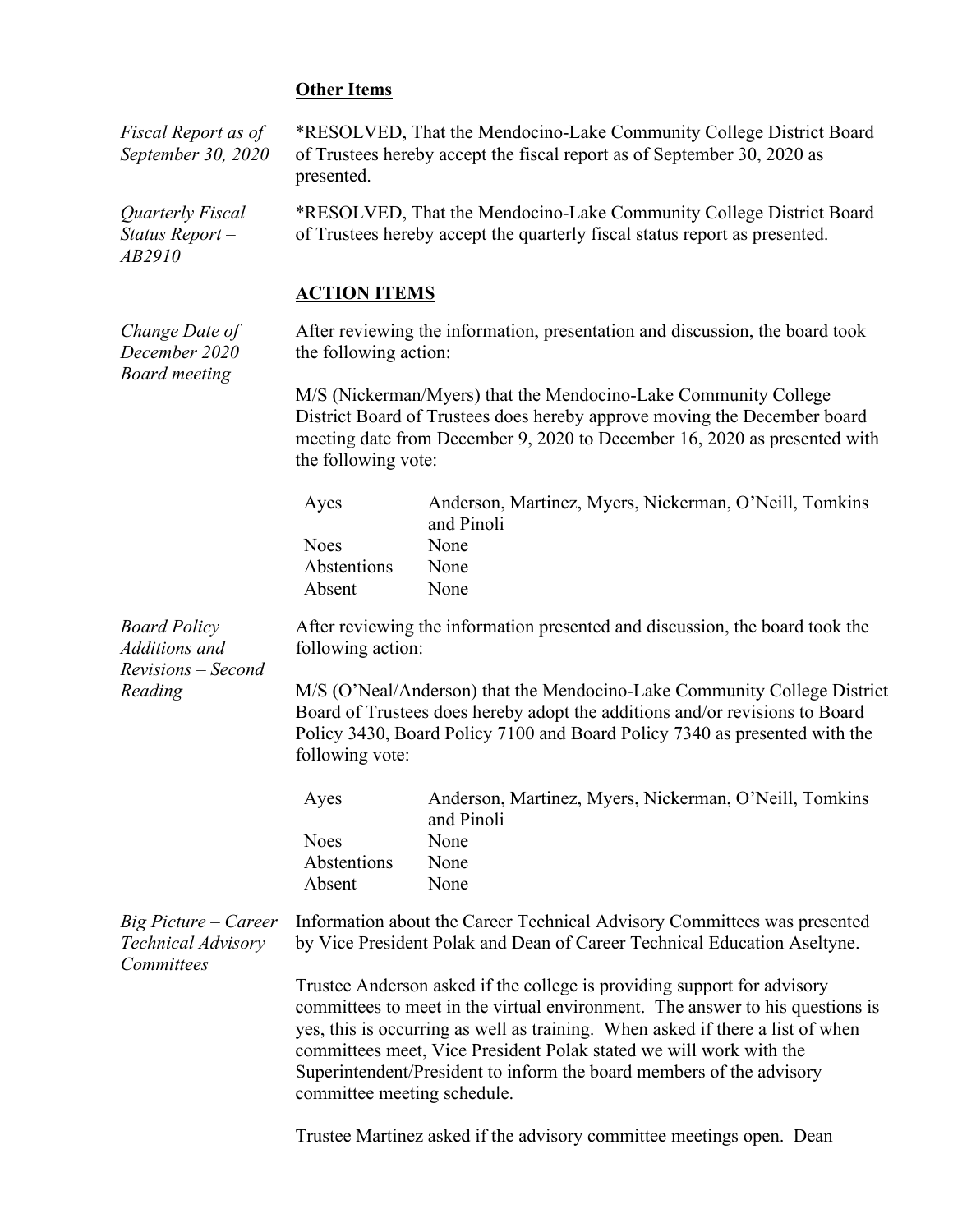Aseltyne responded with a resounding yes and stated we encourage community members, business owners and students to attend. When asked if there had been any discussion of doing COVID testing for Physical Therapy Assistant program participants, Vice President Polak stated the face-to-face time is limited to the shortest amount of time with the smallest amount of students with most of the instruction is still occurring online. Students participating in the program are getting tested in order to go to the clinical sites as well as using PPEs. In addition, temperatures are being taken at every face-to-face meeting where a cohort of 8 students meet for a maximum of 90 minutes in order to complete clinical work.

Trustee Myers applauded both Vice President Polak and Dean Aseltyne for all their hard work.

Trustee Nickerman asked if there is there a way to have a Work Experience coordinator at each of the advisory committee meetings. He also stated Tom Allman and Chris Dewey should be approached to be members of the Public Safety Advisory Committee. He also stated there needs to be publicity shared to garner advisory committee members.

Trustee O'Neal stated the advisory committees are a great way to involve the community in our curriculum and programs. He then asked if there are any county permitted cannabis farm members on the Agriculture advisory committee. Dean Aseltyne informed the board we have met with members from local cannabis organizations over the last few years and are aware of this up and coming business. He also asked that the board be kept apprised as the Public Safety advisory committee is formed.

Trustee Tomkins stated he is surprised at the amount of activities of these committees. He also asked what is the committee member's motivation to continue attending and being a part of the advisory committee? Vice President Polak stated it's for our students and the degree of expertise they can bring to the workplace. Trustee Tomkins suggested sending a letter to the committee members once a year thanking them for their participation and important input.

Trustee Pinoli then thanked Vice President Polak and Dean Aseltyne for the informative presentation. He also expressed his thanks to his fellow trustees for their comments and questions.

## **INFORMATIONAL REPORTS**

| Multi-Year Budget | The multi-year budget projections were presented to the board by Assistant                                                                                                                                                                                                                                                                                                                                                                                                                          |
|-------------------|-----------------------------------------------------------------------------------------------------------------------------------------------------------------------------------------------------------------------------------------------------------------------------------------------------------------------------------------------------------------------------------------------------------------------------------------------------------------------------------------------------|
| Projections       | Superintendent/Vice President of Administrative Services Cichocki.                                                                                                                                                                                                                                                                                                                                                                                                                                  |
|                   | The first set of projections is based on the budget the Board adopted at the<br>October meeting and assumes no cuts to out-year revenue. The second set of<br>projections assumes an $8\%$ cut to revenue beginning in the $2021/22$ year. This<br>reduction is an assumption derived from the fact that an 8% cut to revenue was<br>originally proposed in the State budget for 2020/21. Thankfully, this cut did<br>not materialize in the final budget enacted by the State. As of this morning, |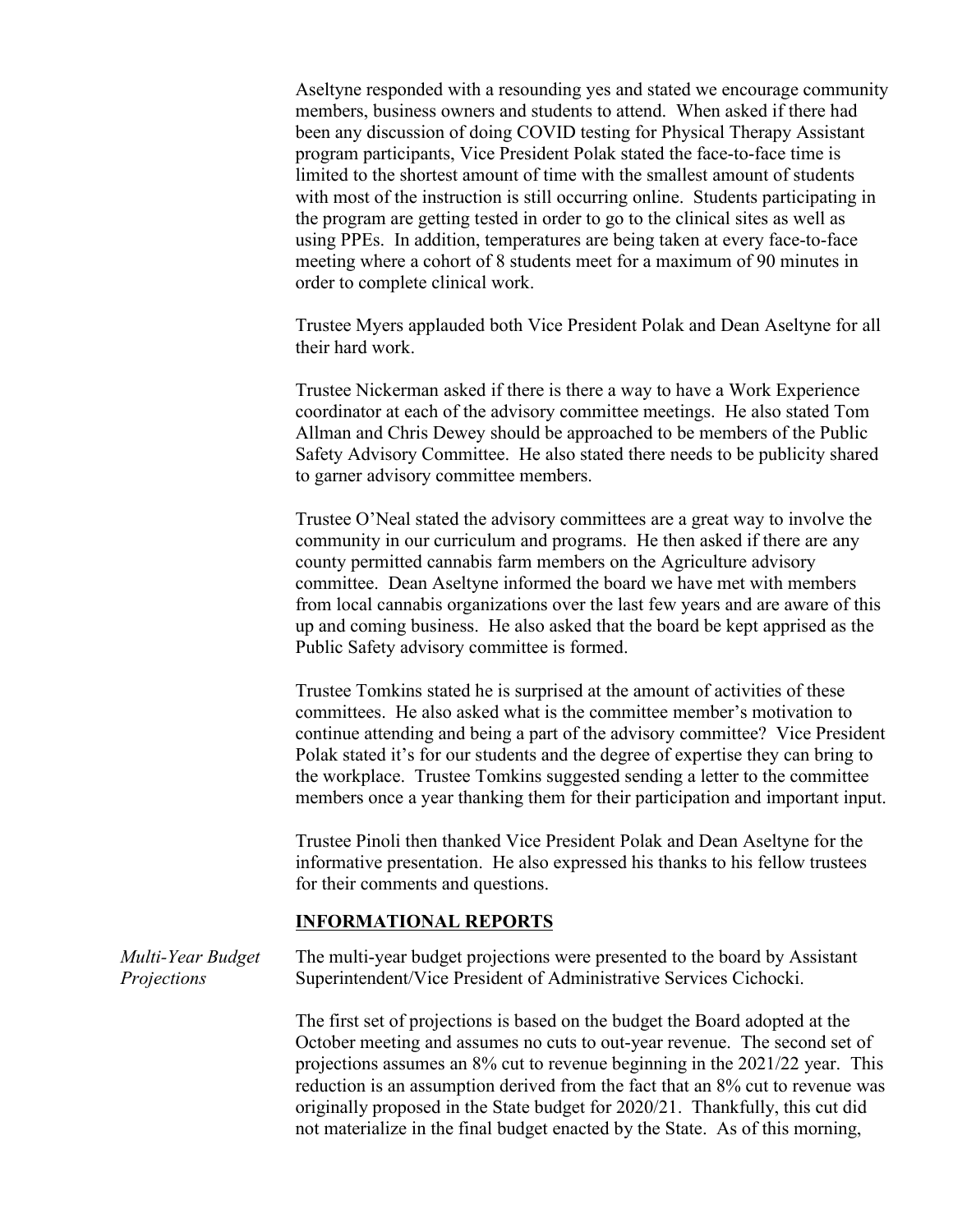State revenues are coming in above those estimated but there is no indication yet on the impact that information will have on our budget.

*Mendocino College Foundation, Inc.* A written informational report was submitted by Katie Fairbairn, Executive Director of the Mendocino College Foundation who stated they have begun to receive the funding for one of the nursing positions which would be for the new fiscal year beginning in July 2021.

*Constituents Group Reports Academic Senate* A written report was submitted by Academic Senate President Indermill. Academic Senate Indermill stated she had nothing to add.

#### *Classified Senate*

A written report was submitted by Classified Senate President Mayra Sanchez who stated she had nothing to add at this time.

#### *Management Team*

A written report was submitted by Management Team President Janelle Bird who stated she had nothing to add.

| <b>Board Policy</b>                 | Board policy 1100 – The Mendocino-Lake Community College District;                                                                                                |
|-------------------------------------|-------------------------------------------------------------------------------------------------------------------------------------------------------------------|
| Additions and                       | Board Policy 4230 – Grading and Academic Record Symbols; and 7330 –                                                                                               |
| <i>Revisions – First</i><br>Reading | Communicable Disease - Employee were presented for review. Discussion<br>and/or adoption of these policies will take place at the December 2020 board<br>meeting. |

*College and Careers Access Pathways (CCAP) Partnership Agreements – First Reading* 

Copies of the new College and Careers Access Pathways (CCAP) partnership agreements with the Anderson Valley Unified School District, the Ukiah Unified School District, and the Willits Unified School District are presented as information for review. These agreements will be presented at the December 2020 board meeting for discussion and/or approval by the Board of Trustees.

#### **TRUSTEE COMMUNICATION**

*Trustee Reports* Trustees commented orally on their recent college-related activities.

Trustee Anderson thanked the administration, staff and everyone doing the background work during this time and the circumstances we find ourselves in currently. He participated in the Native American Heritage Day opening ceremony and thanked everyone for the recognition.

Trustee Martinez thanked everyone for all their hard work during this time. She appreciates all the information presented. She asked if there is anything the trustees can do to let the community members know about all the work being done at the college especially during this time.

Trustee Myers stated everyone is doing a great job under these circumstances and the board is here to support and help in any way they can.

Trustee Nickerman stated everyone doing a great job. He would like more